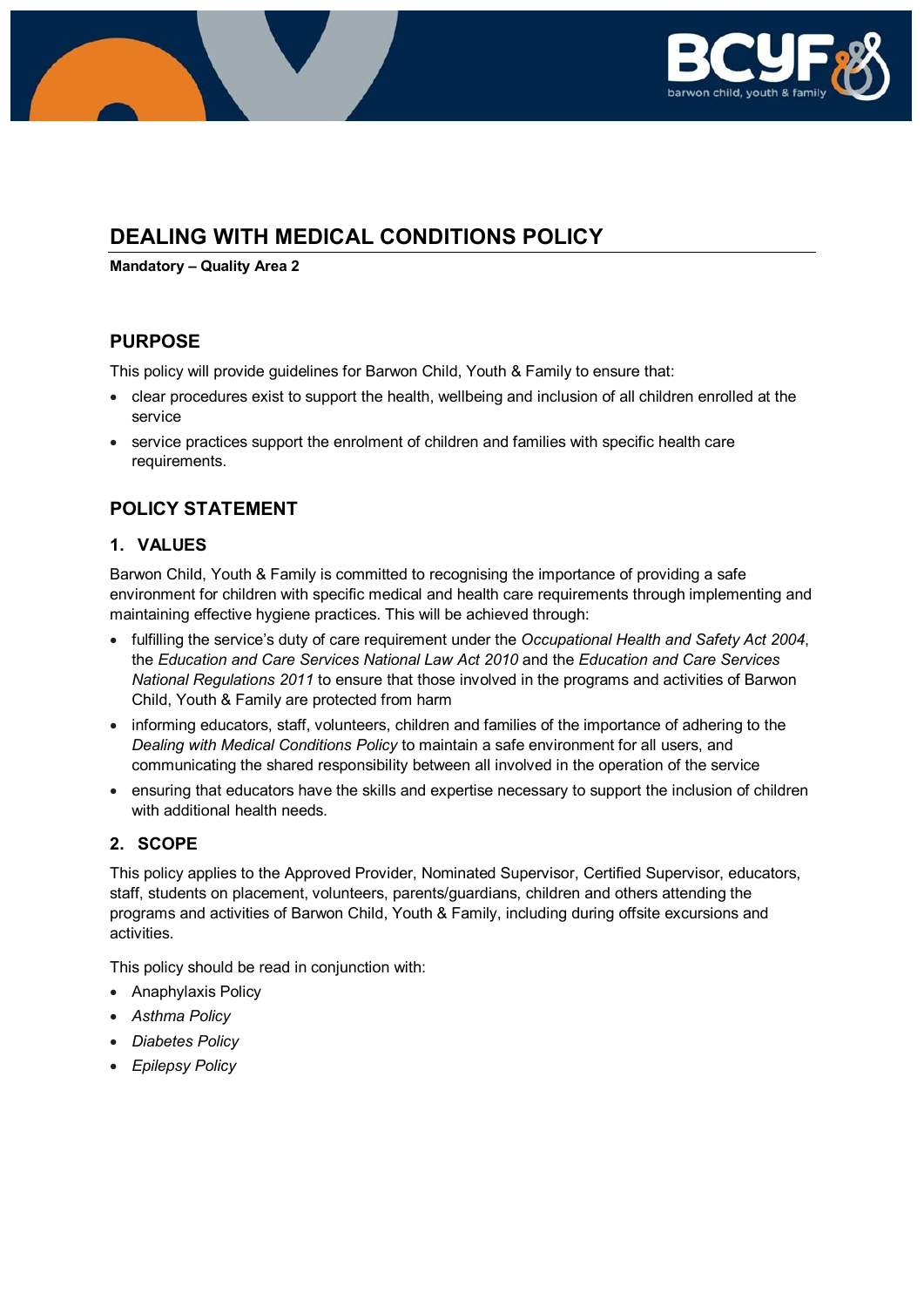### **3. BACKGROUND AND LEGISLATION**

#### **Background**

An approved service must have a policy for managing medical conditions that includes the practices to be followed:

- in the management of medical conditions
- when parents are required to provide a medical management plan if an enrolled child has a specific health care need, allergy or relevant medical condition
- when developing a risk minimisation plan in consultation with the child's parents/guardians
- when developing a communication plan for staff members and parents/guardians.

Staff members and volunteers must be informed about the practices to be followed. If a child enrolled at the service has a specific health care need, allergy or other relevant medical condition, parents/guardians must be provided with a copy of this and other relevant policies.

Medication and medical procedures can only be administered to a child:

- with written authorisation from the parent/guardian or a person named in the child's enrolment record as authorised to consent to administration of medication (Regulation 92(3)(b))
- with two adults in attendance, one of whom must be an educator. One adult will be responsible for the administration and the other adult will witness the procedure
- if the medication is in its original container bearing the child's name, dose and frequency of administration.

Refer to the *Administration of Medication Policy* for more information.

Staff may need additional information from a medical practitioner where the child requires:

- multiple medications simultaneously
- a specific medical procedure to be followed.

If a child with a chronic illness or medical condition that requires invasive clinical procedures or support is accepted by the service, it is vital that prior arrangements are negotiated with the parent/guardian, authorised nominees or appropriate health care workers to prepare for the event that the child will require a procedure while in attendance at the service. Parents/guardians and the service should liaise with either the child's medical practitioner or other appropriate service providers to establish such an arrangement. Arrangements must be formalised following enrolment and prior to the child commencing at the service.

#### *Self-administration by a child over preschool age*

Services who provide education and care to a child over preschool age (as defined in the *Education and Care Services National Regulations 2011*) may allow a child over preschool age to self-administer medication. The Approved Provider must consider their duty of care when determining under what circumstances such permission would be granted:

- Where a child over preschool age can self-administer medication/medical procedures, written permission must be provided by the child's parent/guardian.
- Parents/guardians will provide written details of the medical information and administration protocols from the child's medical/specialist medical practitioner(s).
- The self-administration of medication or medical procedures by children over preschool age will be undertaken only under the supervision of a staff member with current approved first aid qualifications.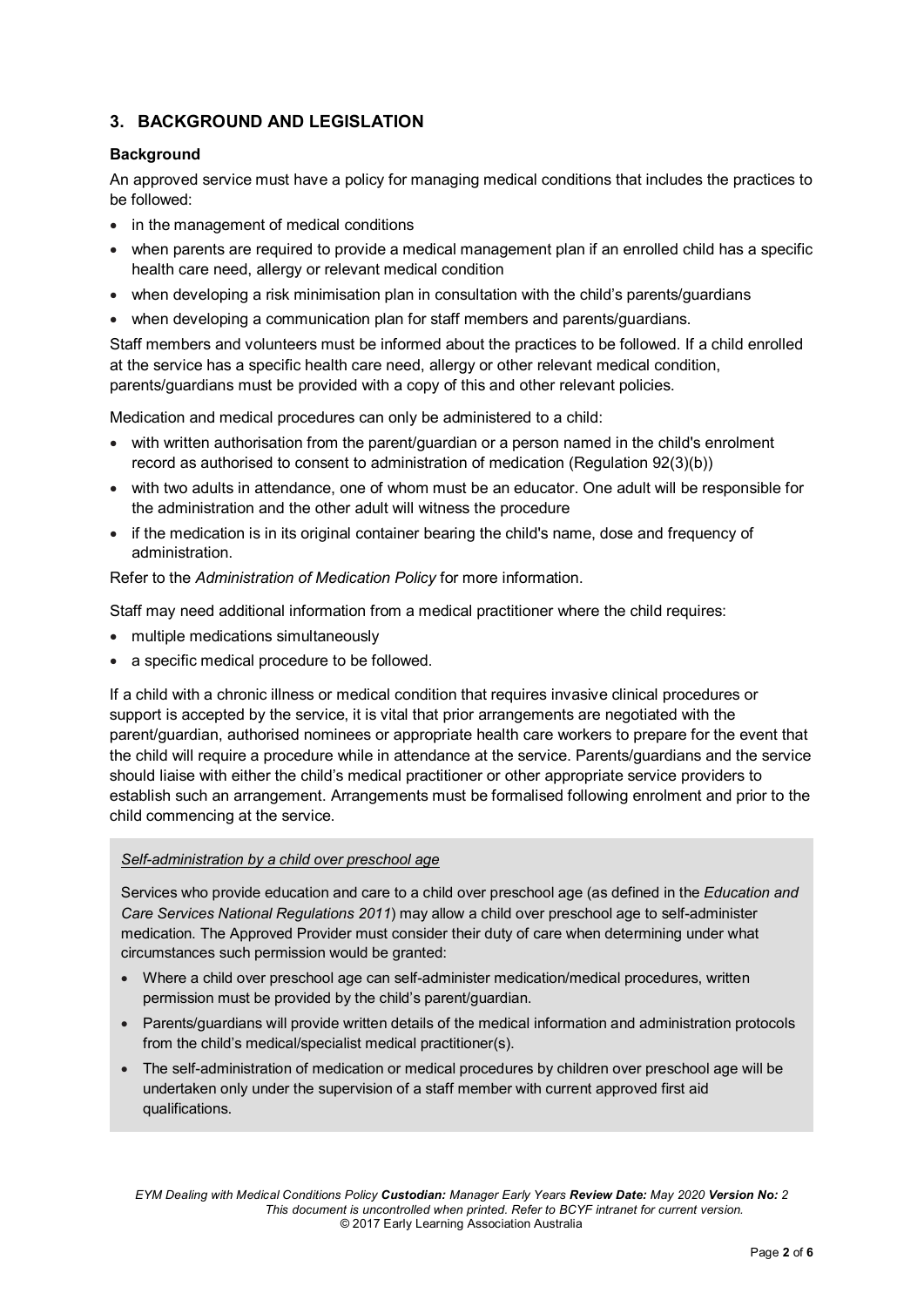#### **Legislation and standards**

Relevant legislation and standards include but are not limited to:

- *Education and Care Services National Law Act 2010*: Section 173
- *Education and Care Services National Regulations 2011*: Regulations 90, 91, 96
- *Health Records Act 2001* (Vic)
- *National Quality Standard*, Quality Area 2: Children's Health and Safety

Standard 2.1: Each child's health is promoted

- i) Element 2.1.1: Each child's health needs are supported
- ii) Element 2.3.2: Every reasonable precaution is taken to protect children from harm and any hazard likely to cause injury
- *National Quality Standard*, Quality Area 7: Leadership and Service Management

Standard 7.1: Effective leadership promotes a positive organisational culture and builds a professional learning community

- i) Element 7.1.2: The induction of educators, co-ordinators and staff members is comprehensive
- *Occupational Health and Safety Act 2004* (Vic)
- *Public Health and Wellbeing Act 2008* (Vic)
- *Public Health and Wellbeing Regulations 2009* (Vic)

The most current amendments to listed legislation can be found at:

- Victorian Legislation Victorian Law Today:<http://www.legislation.vic.gov.au/>
- Commonwealth Legislation ComLaw:<http://www.comlaw.gov.au/>

#### **4. DEFINITIONS**

The terms defined in this section relate specifically to this policy. For commonly used terms e.g. Approved Provider, Nominated Supervisor, Regulatory Authority etc. refer to the *General Definitions* section of this manual.

*AV How to Call Card***:** A card that the service has completed containing all the information that Ambulance Victoria will request when phoned. A sample card can be downloaded from: <http://www.ambulance.vic.gov.au/Education/Calling-Triple-0.html>

**Communication plan:** A plan that forms part of the policy and outlines how the service will communicate with parents/guardians and staff in relation to the policy. The communication plan also describes how parents/guardians and staff will be informed about risk minimisation plans and emergency procedures to be followed when a child diagnosed as at risk of any medical condition such as anaphylaxis is enrolled at the service.

**Hygiene:** The principle of maintaining health and the practices put in place to achieve this.

**Medical condition:** In accordance with the *Education and Care Services National Regulations 2011*, the term medical condition includes asthma, diabetes or a diagnosis that a child is at risk of anaphylaxis, and the management of such conditions.

**Medical management plan:** A document that has been prepared and signed by a doctor that describes symptoms, causes, clear instructions on action and treatment for the child's specific medical condition, and includes the child's name and a photograph of the child. An example of this is the Australasian Society of Clinical Immunology and Allergy (ASCIA) Action Plan.

**Risk minimisation:** The implementation of a range of strategies to reduce the risk of an adverse affect from the mismanagement of a specific medical condition at the service.

*EYM Dealing with Medical Conditions Policy Custodian: Manager Early Years Review Date: May 2020 Version No: 2 This document is uncontrolled when printed. Refer to BCYF intranet for current version.* © 2017 Early Learning Association Australia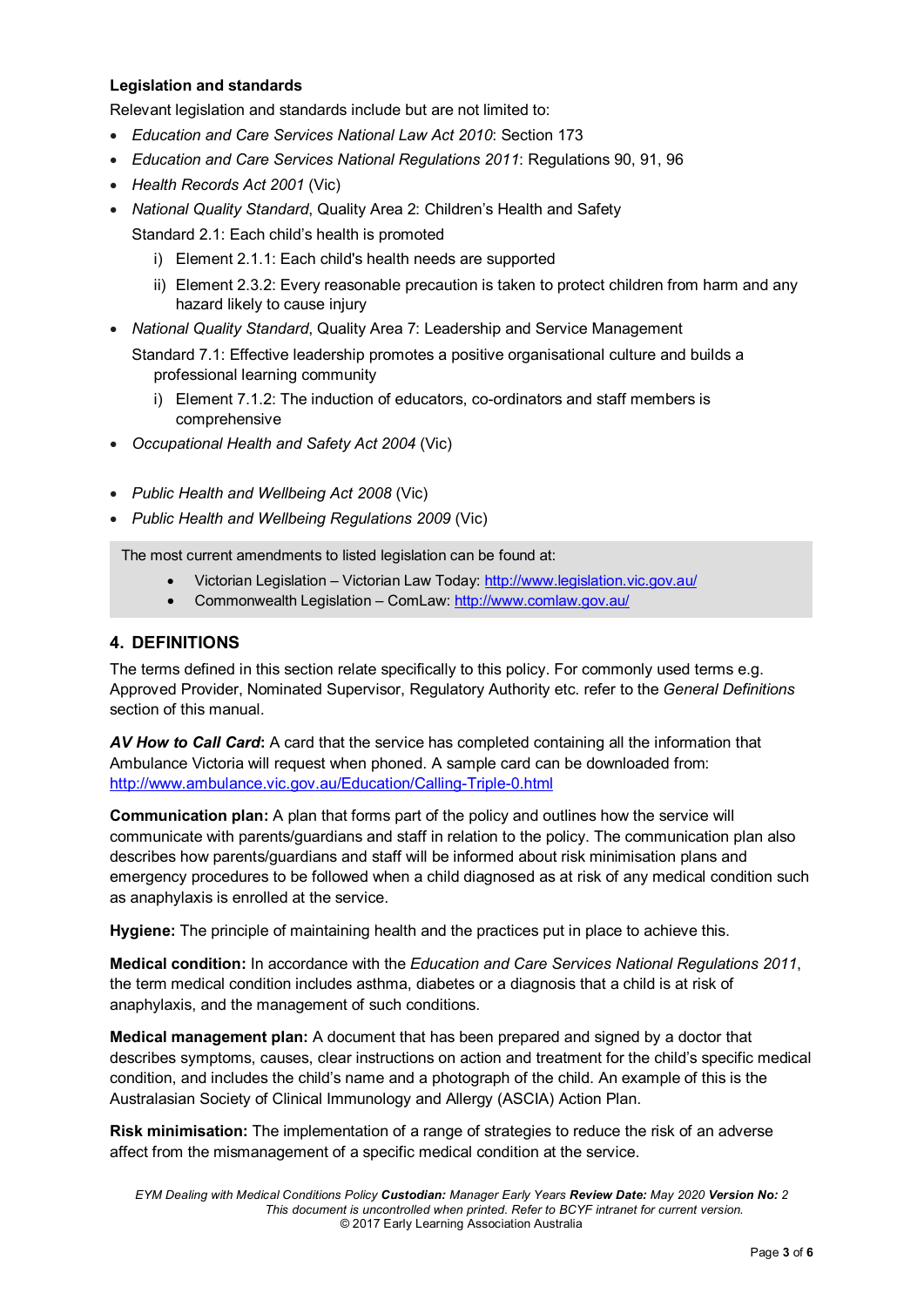**Risk minimisation plan:** A service-specific plan that details each child's medical condition, and identifies the risks of the medical condition and practical strategies to minimise those risks, and who is responsible for implementing the strategies. The risk minimisation plan should be developed by families of children with specific medical conditions that require medical management plans, in consultation with staff at the service upon enrolment or diagnosis of the condition.

### **5. SOURCES AND RELATED POLICIES**

#### **Sources**

- *Staying Healthy: Preventing infectious diseases in early childhood education and care services* (5th edition, 2013) National Health and Medical Research Council: <http://www.nhmrc.gov.au/guidelines/publications/ch55>
- *Guide to the Education and Care Services National Law and the Education and Care Services National Regulations 2011, p 62: [www.acecqa.gov.au](http://www.acecqa.gov.au/)*

#### **Service policies**

- *Administration of First Aid Policy*
- *Administration of Medication Policy*
- *Anaphylaxis Policy*
- *Asthma Policy*
- *Dealing with Infectious Diseases Policy*
- *Diabetes Policy*
- *Epilepsy Policy*
- *Incident, Injury, Trauma and Illness Policy*
- *Privacy and Confidentiality Policy*
- *Supervision of Children Policy*

# **PROCEDURES**

#### **The Approved Provider is responsible for:**

- ensuring that all staff and volunteers are provided with a copy of this policy and have a clear understanding of the procedures and practices outlined within
- developing and implementing a communication plan and encouraging ongoing communication between parents/guardians and staff regarding the current status of the child's specific health care need, allergy or other relevant medical condition, this policy and its implementation
- ensuring educators/staff receive regular training in managing the specific health care needs of children at the service including asthma, anaphylaxis, diabetes, epilepsy and other medical conditions. This includes training in the management of specific procedures that are required to be carried out for the child's wellbeing
- ensuring at least one educator/staff member who has current accredited training in emergency management requirements for specific medical conditions is in attendance and immediately available at all times that children are being educated and cared for by the service
- establishing robust induction procedures that include the provision of information regarding the implementation of the practices outlined in this policy
- ensuring families and educators/staff understand and acknowledge each other's responsibilities under these guidelines
- ensuring families provide information on their child's health, medications, allergies, their medical practitioner's name, address and phone number, emergency contact names and phone numbers, and a medical management plan signed by their medical practitioner, following enrolment and prior to the child commencing at the service

*EYM Dealing with Medical Conditions Policy Custodian: Manager Early Years Review Date: May 2020 Version No: 2 This document is uncontrolled when printed. Refer to BCYF intranet for current version.* © 2017 Early Learning Association Australia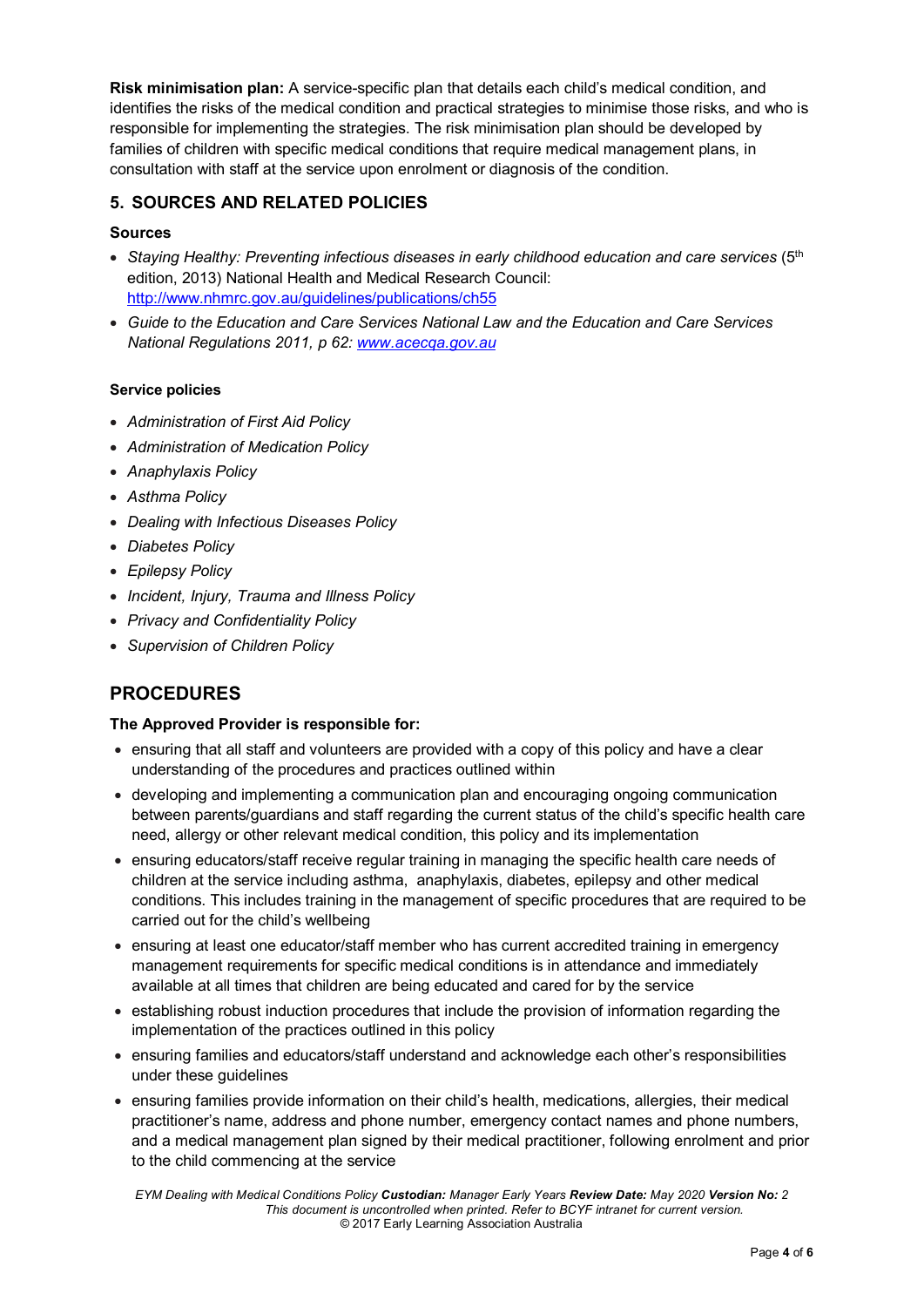- ensuring that a risk minimisation plan is developed for each child with specific medical conditions on enrolment or upon diagnosis, and that the plan is reviewed at least annually
- ensuring that parents/guardians who are enrolling a child with specific health care needs are provided with a copy of this and other relevant service policies
- following appropriate reporting procedures set out in the *Incident, Injury, Trauma and Illness Policy* in the event that a child is ill, or is involved in a medical emergency or an incident at the service that results in injury or trauma.

#### **The Nominated Supervisor is responsible for:**

- implementing this policy at the service and ensuring that all educators/staff follow the policy and procedures set out within
- informing the Approved Provider of any issues that impact on the implementation of this policy
- ensuring that the *AV How to Call Card* (refer to *Definitions*) is displayed near all telephones
- identifying specific training needs of educators/staff who work with children diagnosed with a medical condition, and ensuring, in consultation with the Approved Provider, that educators/staff access appropriate training
- ensuring children do not swap or share food, food utensils or food containers
- ensuring food preparation, food service and relief staff are informed of children and staff who have specific medical conditions or food allergies, the type of condition or allergies they have, and the service's procedures for dealing with emergencies involving allergies and anaphylaxis
- ensuring a copy of the child's medical management plan is visible and known to staff in the service. Prior to displaying the medical management plan, the Nominated Supervisor must explain to parents/guardians the need to display the plan for the purpose of the child's safety and obtain their consent (refer to *Privacy and Confidentiality Policy*)
- ensuring educators and other staff follow each child's risk minimisation plan and medical management plan
- ensuring opportunities for a child to participate in any activity, exercise or excursion that is appropriate and in accordance with their risk minimisation plan
- providing information to the community about resources and support for managing specific medical conditions while respecting the privacy of families enrolled at the service
- administering medications as required, in accordance with the procedures outlined in the *Administration of Medication Policy*
- maintaining ongoing communication between educators/staff and parents/guardians in accordance with the strategies identified in the communication plan, to ensure current information is shared about specific medical conditions within the service.

#### **Certified Supervisors and other educators are responsible for:**

- ensuring that children do not swap or share food, food utensils or food containers
- communicating any relevant information provided by parents/guardians regarding their child's medical condition to the Nominated Supervisor to ensure all information held by the service is current
- undertaking relevant training to assist with the management of specific medical conditions of children at the service
- being aware of individual requirements of children with specific medical conditions and following their risk minimisation plan and medical management plan
- monitoring signs and symptoms of specific medical conditions and communicating any concerns to the Nominated Supervisor
- adequately supervising all children, including those with specific medical conditions
- informing the Nominated Supervisor of any issues that impact on the implementation of this policy.